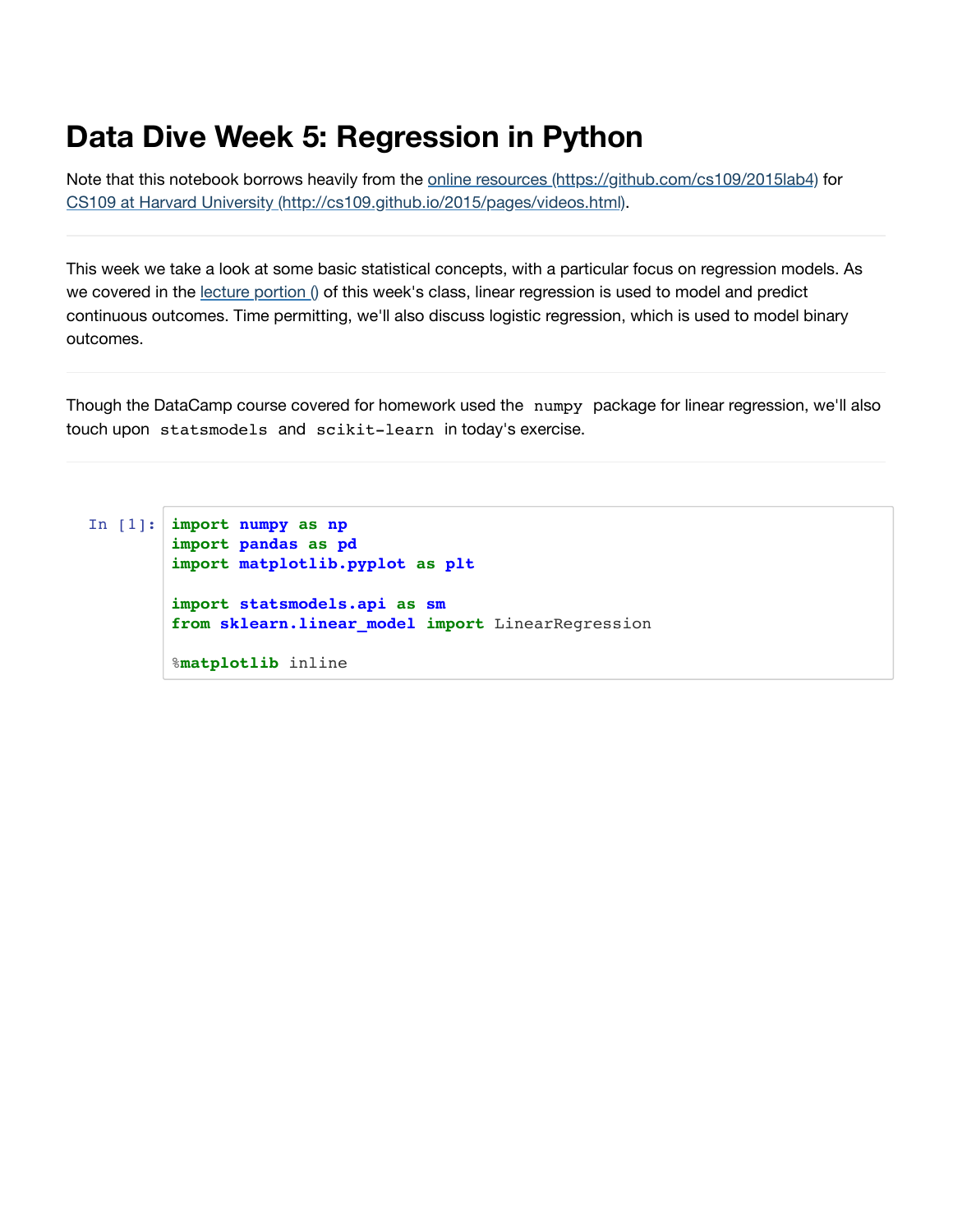### **Purpose of linear regression**

Given a dataset  $X$  and  $Y$ , linear regression can be used to:

- Build a **predictive model** to predict future values of  $X_i$  without a  $Y$  value.
- Model the strength of the relationship between each dependent variable  $X_i$  and  $Y$ 
	- Sometimes not all  $X_i$  will have a relationship with  $Y$
	- Need to figure out which  $\overline{X_i}$  contributes most information to determine  $\overline{Y}$

#### **A brief recap**

Linear Regression [\(http://en.wikipedia.org/wiki/Linear\\_regression\)](http://en.wikipedia.org/wiki/Linear_regression) is a method to model the relationship between a set of independent variables  $\overline{X}$  (also knowns as explanatory variables, features, predictors) and a dependent variable  $Y.$  This method assumes the relationship between each predictor  $X$  is linearly related to the dependent variable  $Y$ .

$$
Y = \beta_0 + \beta_1 X + \epsilon
$$

where  $\epsilon$  is considered as an unobservable random variable that adds noise to the linear relationship. This is the simplest form of linear regression (one variable), we'll call this the simple model.

- $\beta_0$  is the intercept of the linear model
- Multiple linear regression is when you have more than one independent variable
	- $X_1, X_2, X_3, ...$

$$
Y = \beta_0 + \beta_1 X_1 + \dots + \beta_p X_p + \epsilon
$$

## **StreetEasy Rentals Data Set**

Data from this week's exercise comes from StreetEasy [\(www.streeteasy.com\)](https://hub.gke.mybinder.org/user/grantmlong-itds2018-so299p94/nbconvert/html/lecture-5/www.streeteasy.com), an online platform for real estate listings in New York City. The sample provided covers 5,000 listings for homes for rent in Manhattan, Brooklyn, and Queens in June 2016 and provides several features of interest in modeling rents, including neighborhood, subway access, building amenities,

Note that this data is provided for instructional purposes only and is not intended to be representative of all listings on StreetEasy or all homes for rent in New York City. Any analysis conducted as part of this exercise does not reflect the opinion or endorsement of StreetEasy or any of its affiliates.

In [2]: 
$$
se\_df = pd.read_csv('https://grantmlong.com/data/streeteasy_rents_june20 16.csv')
$$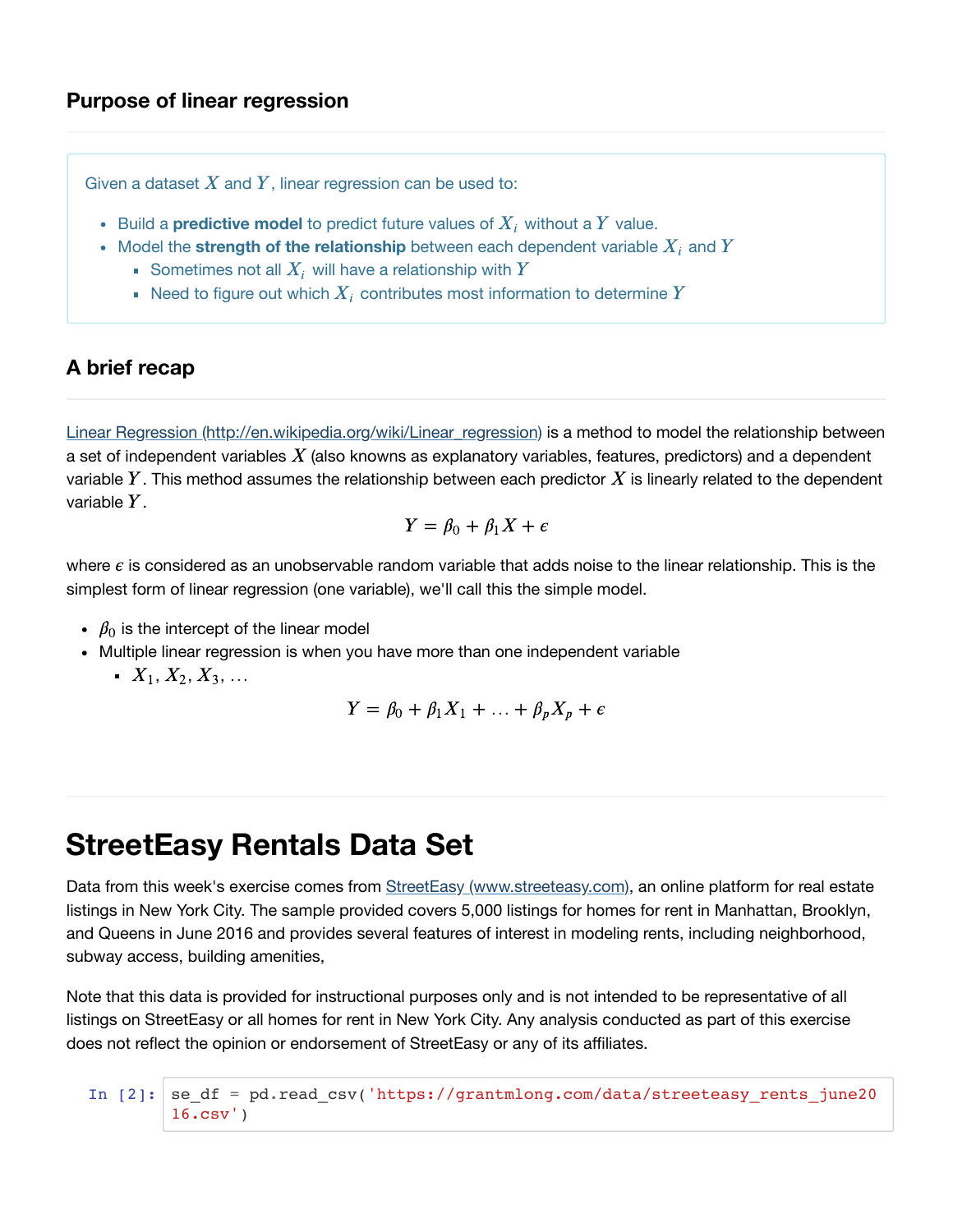| In $[3]:$ |              | se df.head() |          |       |     |                |      |                                                                                        |      |  |
|-----------|--------------|--------------|----------|-------|-----|----------------|------|----------------------------------------------------------------------------------------|------|--|
| Out[3]:   |              |              |          |       |     |                |      | rental_id building_id rent bedrooms bathrooms size_sqft min_to_subway floor building_a |      |  |
|           | $\mathbf 0$  | 1545         | 44518357 | 2550  | 0.0 | 1              | 480  | 9                                                                                      | 2.0  |  |
|           | 1            | 2472         | 94441623 | 11500 | 2.0 | $\overline{2}$ | 2000 | $\overline{4}$                                                                         | 1.0  |  |
|           | $\mathbf{2}$ | 10234        | 87632265 | 3000  | 3.0 | $\mathbf{1}$   | 1000 | 4                                                                                      | 1.0  |  |
|           | 3            | 2919         | 76909719 | 4500  | 1.0 | $\mathbf{1}$   | 916  | $\mathbf{2}$                                                                           | 51.0 |  |
|           | 4            | 2790         | 92953520 | 4795  | 1.0 |                | 975  | 3                                                                                      | 8.0  |  |

# **Data Exploration**

## **Summarize and Plot a Histogram for the Target Variable**

Is there anything surprising or interesting about this data?

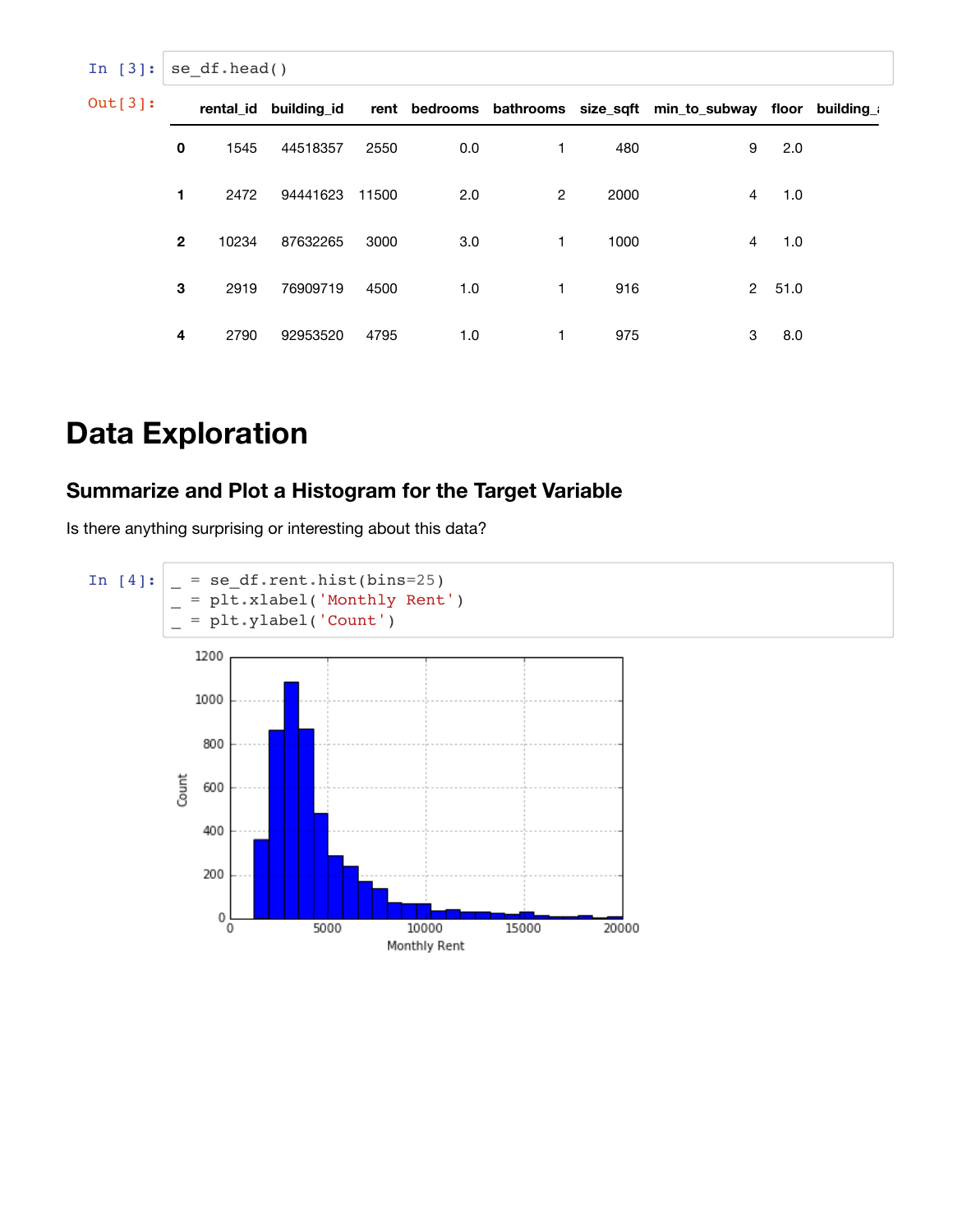| In $[5]$ : | se df.describe() |              |                  |              |             |             |             |        |  |  |  |  |  |
|------------|------------------|--------------|------------------|--------------|-------------|-------------|-------------|--------|--|--|--|--|--|
| $Out[5]$ : |                  | rental id    | building id      | rent         | bedrooms    | bathrooms   | size saft   | min to |  |  |  |  |  |
|            | count            | 5000.000000  | $5.000000e + 03$ | 5000.000000  | 5000.000000 | 5000.000000 | 5000.000000 | 500    |  |  |  |  |  |
|            | mean             | 5526.909400  | 5.122007e+07     | 4536.920800  | 1.395700    | 1.321600    | 920.101400  |        |  |  |  |  |  |
|            | std              | 3263.692417  | 2.802283e+07     | 2929.838953  | 0.961018    | 0.565542    | 440.150464  |        |  |  |  |  |  |
|            | min              | 1.000000     | 7.107000e+03     | 1250.000000  | 0.000000    | 0.000000    | 250,000000  |        |  |  |  |  |  |
|            | 25%              | 2699.750000  | $2.699811e+07$   | 2750.000000  | 1.000000    | 1.000000    | 633,000000  |        |  |  |  |  |  |
|            | 50%              | 5456.500000  | $5.069894e+07$   | 3600.000000  | 1.000000    | 1.000000    | 800.000000  |        |  |  |  |  |  |
|            | 75%              | 8306.000000  | 7.572064e+07     | 5200.000000  | 2.000000    | 2.000000    | 1094.000000 |        |  |  |  |  |  |
|            | max              | 11349.000000 | $9.998721e+07$   | 20000.000000 | 5.000000    | 5.000000    | 4800.000000 | 5      |  |  |  |  |  |

## **Feature Exploration**

If we wanted to try to create a model to price any given apartment, what variables might be the most *important?*

- How many variables are at our disposal?
- Which are binary? Categorical? Continuous?
- Which variable make most sense to use from an intuitive standpoint?
- Identify which variable has the highest correlation with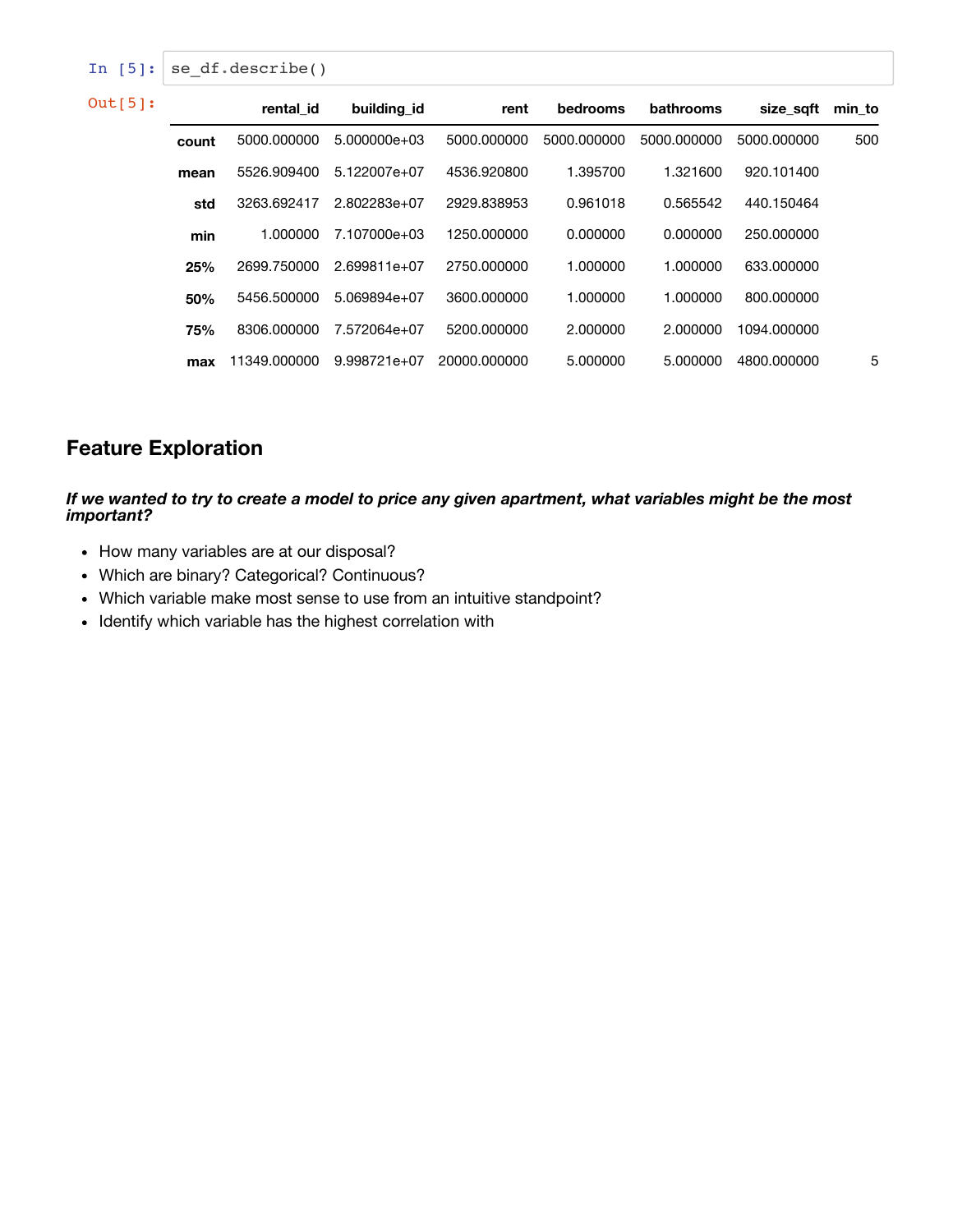```
In [6]: print(list(se_df))
        print()
```
se\_df.describe()

['\xef\xbb\xbfrental\_id', 'building\_id', 'rent', 'bedrooms', 'bathroom s', 'size\_sqft', 'min\_to\_subway', 'floor', 'building\_age\_yrs', 'no\_fe e', 'has\_roofdeck', 'has\_washer\_dryer', 'has\_doorman', 'has\_elevator', 'has\_dishwasher', 'has\_patio', 'has\_gym', 'neighborhood', 'submarket', 'borough']

()

| $Out[6]$ : |       | rental id    | building id      | rent         | bedrooms    | bathrooms   | size saft   | min to |
|------------|-------|--------------|------------------|--------------|-------------|-------------|-------------|--------|
|            | count | 5000.000000  | $5.000000e + 03$ | 5000.000000  | 5000.000000 | 5000.000000 | 5000.000000 | 500    |
|            | mean  | 5526.909400  | 5.122007e+07     | 4536.920800  | 1.395700    | 1.321600    | 920.101400  |        |
|            | std   | 3263.692417  | 2.802283e+07     | 2929.838953  | 0.961018    | 0.565542    | 440.150464  |        |
|            | min   | 1.000000     | 7.107000e+03     | 1250.000000  | 0.000000    | 0.000000    | 250.000000  |        |
|            | 25%   | 2699.750000  | 2.699811e+07     | 2750.000000  | 1.000000    | 1.000000    | 633.000000  |        |
|            | 50%   | 5456.500000  | $5.069894e+07$   | 3600.000000  | 1.000000    | 1.000000    | 800.000000  |        |
|            | 75%   | 8306.000000  | 7.572064e+07     | 5200.000000  | 2.000000    | 2.000000    | 1094.000000 |        |
|            | max   | 11349.000000 | 9.998721e+07     | 20000.000000 | 5.000000    | 5.000000    | 4800.000000 | 5      |

In [7]:  $\left| \text{se\_df.corr}(\right)$ ['rent'].sort\_values(ascending=**False**)[1:]

| Out[7]: size_sqft          | 0.808784    |
|----------------------------|-------------|
| bathrooms                  | 0.733644    |
| bedrooms                   | 0.531200    |
| floor                      | 0.272351    |
| has elevator               | 0.120822    |
| has doorman                | 0.099106    |
| has dishwasher             | 0.096631    |
| has washer dryer           | 0.096136    |
| has gym                    | 0.093737    |
| has roofdeck               | 0.081286    |
| has patio                  | 0.058260    |
| min to subway              | 0.003652    |
| building id                | $-0.001235$ |
| no fee                     | $-0.091769$ |
| building age yrs           | $-0.122302$ |
| rental id                  | $-0.142801$ |
| Name: rent, dtype: float64 |             |

In [ ]: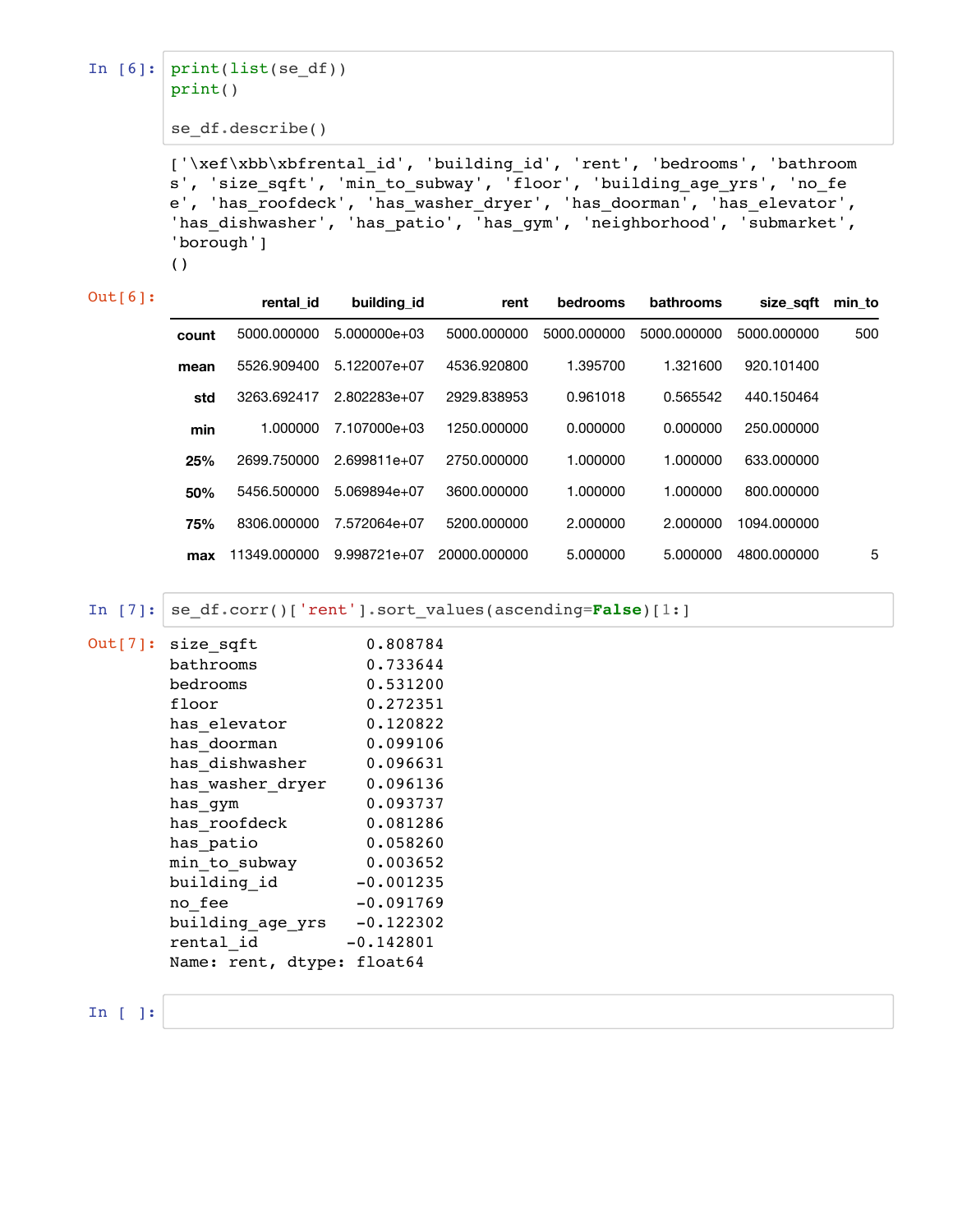## **Scatterplots**

- Create a scatterplot of size\_sqft , bathrooms , and floor .
- Describe the relationship you see? Is it positive or negative? Linear? Non-linear?

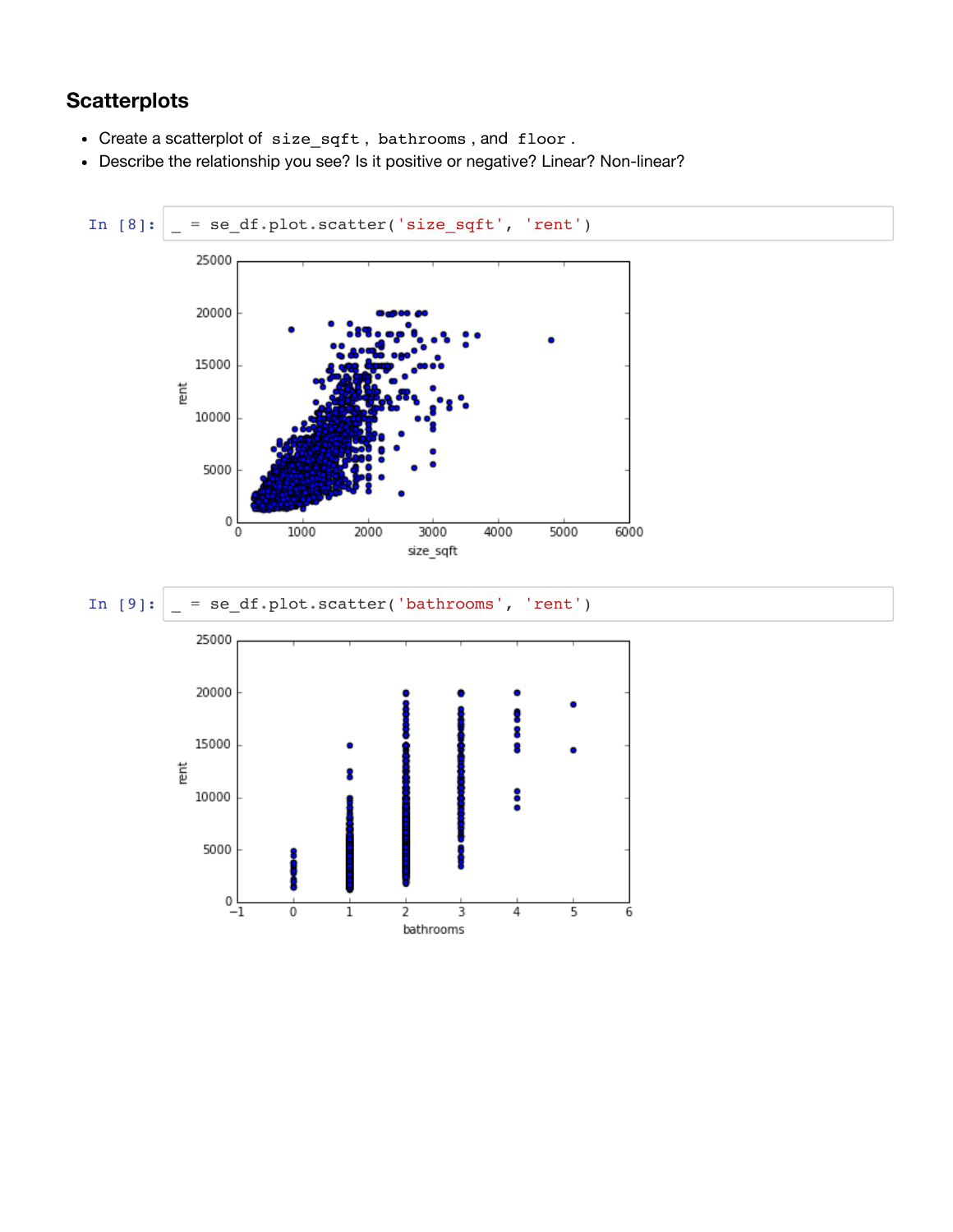

# **Modeling**

#### **Single Variable Linear Regression with size\_sqft**

- Use numpy to fit a simple linear regression
	- Calculate the slope and intercept using the polyfit function
	- Print the slope and intercept. How would you interpret these two numbers?
	- Based on this data, how much would expect a 700 square foot apartment to cost?

```
In [11]: beta, alpha = np.polyfit(se_df.size_sqft, se_df.rent, 1)
         print('beta: %0.3f, alpha: %0.1f.' % (beta, alpha))
         print()
In [12]: print('Based on this analysis a 700 square foot apartment would rent for
         $%0.2f'
                % (beta * 700 + alpha))
 In [ ]:
         beta: 5.384, alpha: -416.6.
         ()
         Based on this analysis a 700 square foot apartment would rent for $335
         1.98
```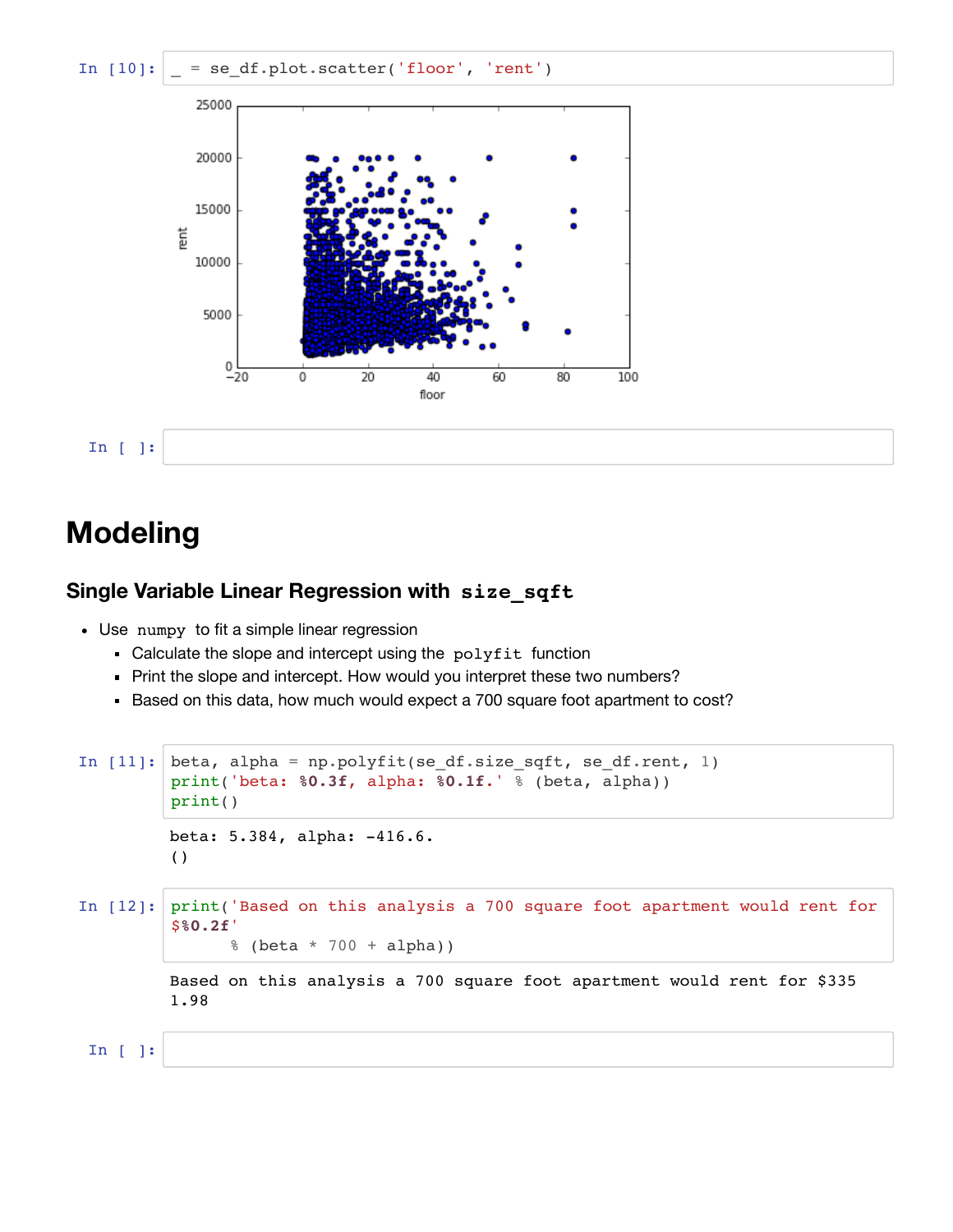#### *Visualize the relationship.*

- Plot the fitted line along with the scatter plot.
- Is this line a good fit?



#### *Calculate the predicted rent and residual for each observation.*

- Create columns in the se df dataframe for rent predicted and rent residual
- Does this appear to fall in line with the assumptions we've described?

```
In [14]: se df['rent predicted'] = se df['rent'] * beta + alpha
         se_df['rent_residual'] = se_df['rent_predicted'] - se_df['rent']
```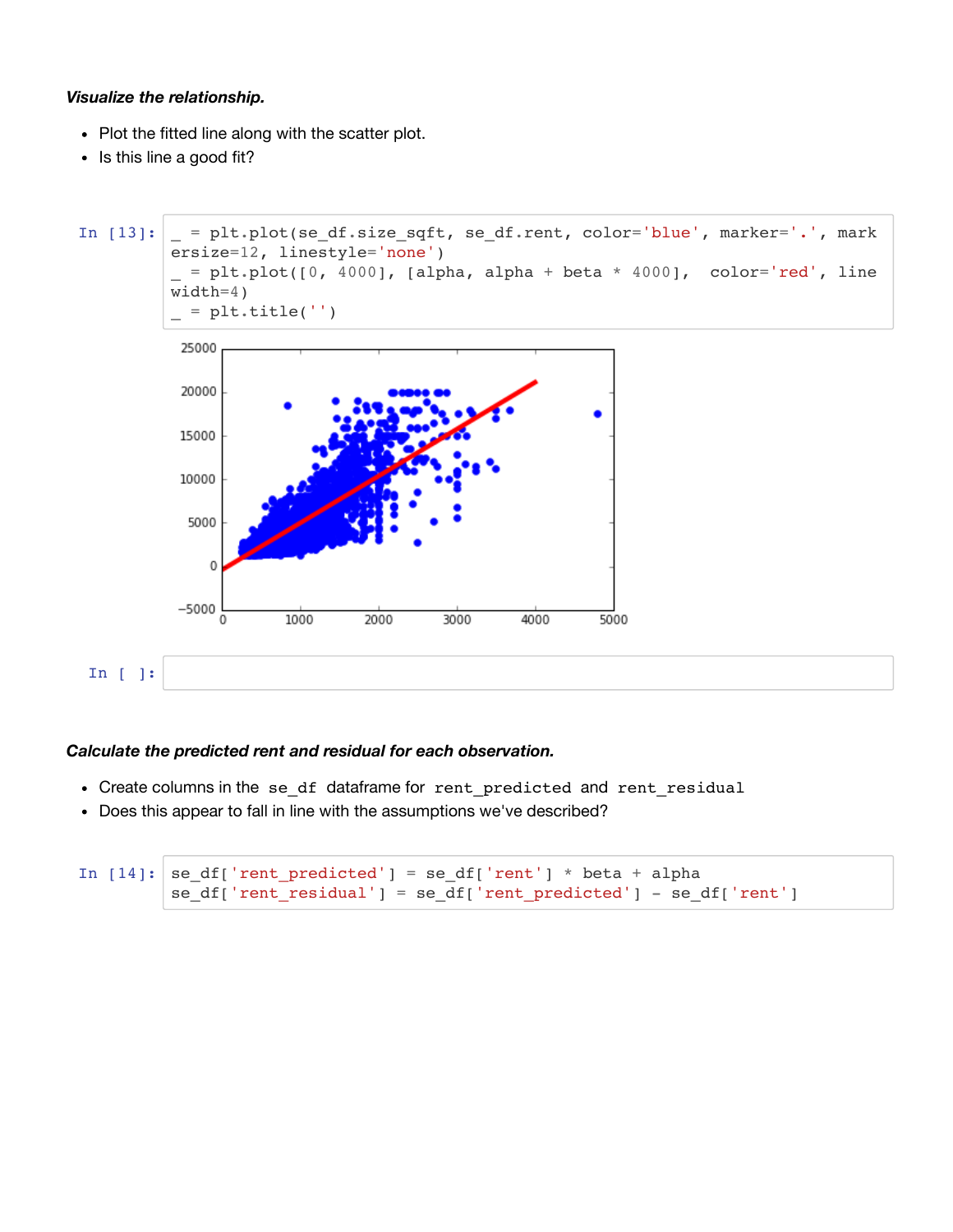

### **Using statsmodels for Single Variable Linear Regression**

- Use statsmodels to fit a simple linear regression with size\_sqft .
	- **Output the regression results.**
	- **Describe how this output compares to our**  $\alpha$  **and**  $\beta$  **from numpy.**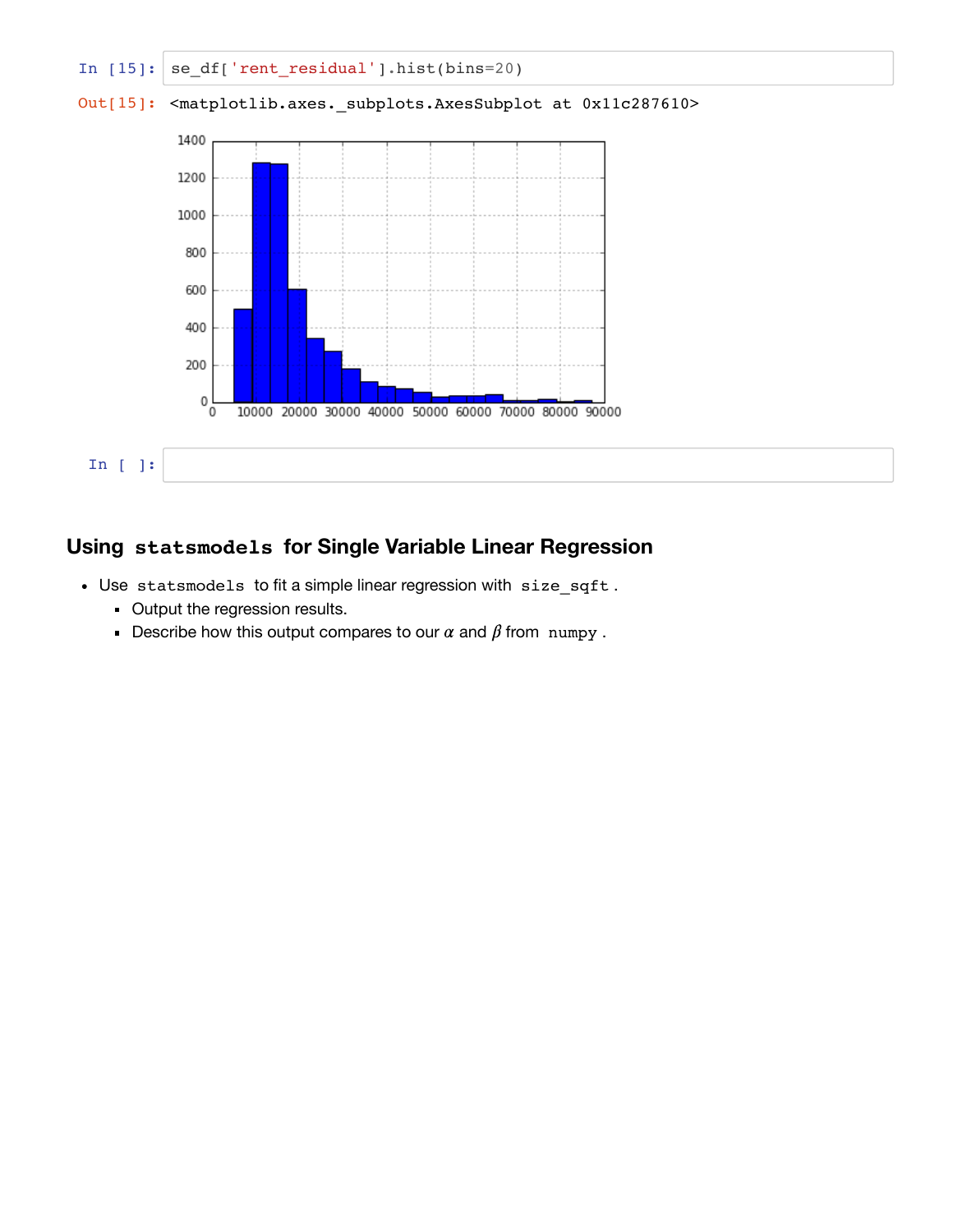```
In [16]: # Add a constant to our existing dataframe for modeling purposes
          se df = sm.add constant(se df)est = sm.0LS(sedf['rent'], se_df[['const', 'size_sqft']]
                       \overline{\text{fit}}()
          print(est.summary())
```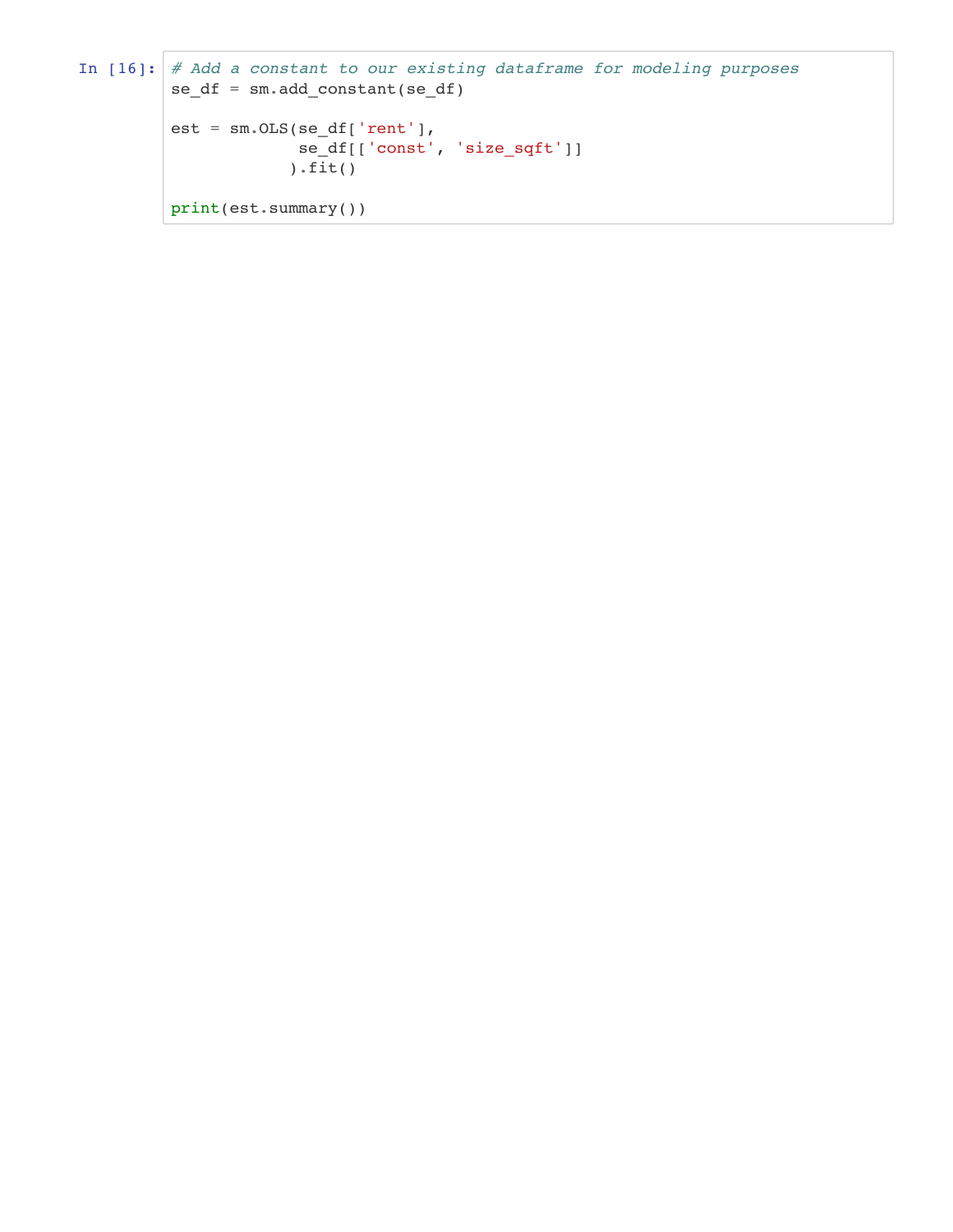| No. Observations: | OLS<br>5000<br>4998<br>$\mathbf{1}$<br>Covariance Type: nonrobust | rent R-squared:<br>Adj. R-squared:<br>Least Squares F-statistic:<br>00:37:11 Log-Likelihood:<br>AIC:<br>BIC: | Wed, 03 Oct 2018 Prob (F-statistic):         | 8.<br>8.                                                                                                                                                       |
|-------------------|-------------------------------------------------------------------|--------------------------------------------------------------------------------------------------------------|----------------------------------------------|----------------------------------------------------------------------------------------------------------------------------------------------------------------|
|                   |                                                                   |                                                                                                              |                                              |                                                                                                                                                                |
|                   |                                                                   |                                                                                                              |                                              |                                                                                                                                                                |
|                   |                                                                   |                                                                                                              |                                              |                                                                                                                                                                |
|                   |                                                                   |                                                                                                              |                                              |                                                                                                                                                                |
|                   |                                                                   |                                                                                                              |                                              |                                                                                                                                                                |
|                   |                                                                   |                                                                                                              |                                              |                                                                                                                                                                |
|                   |                                                                   |                                                                                                              |                                              |                                                                                                                                                                |
|                   |                                                                   |                                                                                                              |                                              |                                                                                                                                                                |
|                   |                                                                   |                                                                                                              |                                              |                                                                                                                                                                |
|                   |                                                                   |                                                                                                              |                                              |                                                                                                                                                                |
|                   |                                                                   |                                                                                                              |                                              |                                                                                                                                                                |
|                   |                                                                   |                                                                                                              |                                              |                                                                                                                                                                |
|                   |                                                                   |                                                                                                              |                                              |                                                                                                                                                                |
|                   |                                                                   |                                                                                                              |                                              |                                                                                                                                                                |
|                   |                                                                   |                                                                                                              |                                              |                                                                                                                                                                |
|                   |                                                                   |                                                                                                              |                                              |                                                                                                                                                                |
|                   |                                                                   |                                                                                                              |                                              |                                                                                                                                                                |
|                   |                                                                   |                                                                                                              | coef std err $t$ P> t  $[95.08 \text{ Con}]$ |                                                                                                                                                                |
|                   |                                                                   |                                                                                                              |                                              |                                                                                                                                                                |
|                   |                                                                   |                                                                                                              |                                              |                                                                                                                                                                |
|                   |                                                                   |                                                                                                              |                                              |                                                                                                                                                                |
|                   |                                                                   |                                                                                                              |                                              |                                                                                                                                                                |
|                   |                                                                   |                                                                                                              |                                              | 5.275                                                                                                                                                          |
|                   |                                                                   |                                                                                                              |                                              |                                                                                                                                                                |
|                   |                                                                   |                                                                                                              |                                              |                                                                                                                                                                |
|                   |                                                                   |                                                                                                              |                                              |                                                                                                                                                                |
|                   |                                                                   |                                                                                                              |                                              |                                                                                                                                                                |
|                   |                                                                   |                                                                                                              |                                              |                                                                                                                                                                |
|                   |                                                                   |                                                                                                              |                                              |                                                                                                                                                                |
|                   |                                                                   |                                                                                                              |                                              |                                                                                                                                                                |
|                   |                                                                   |                                                                                                              |                                              |                                                                                                                                                                |
|                   |                                                                   |                                                                                                              |                                              |                                                                                                                                                                |
|                   |                                                                   |                                                                                                              |                                              |                                                                                                                                                                |
|                   |                                                                   |                                                                                                              |                                              |                                                                                                                                                                |
|                   |                                                                   | 0.000<br>0.594<br>8.752                                                                                      |                                              | const -416.5609 56.478 -7.376 0.000 -527.282 -<br>size_sqft 5.3836 0.055 97.224 0.000<br>870.478 Durbin-Watson:<br>Jarque-Bera (JB):<br>Prob(JB):<br>Cond. No. |

OLS Regression Results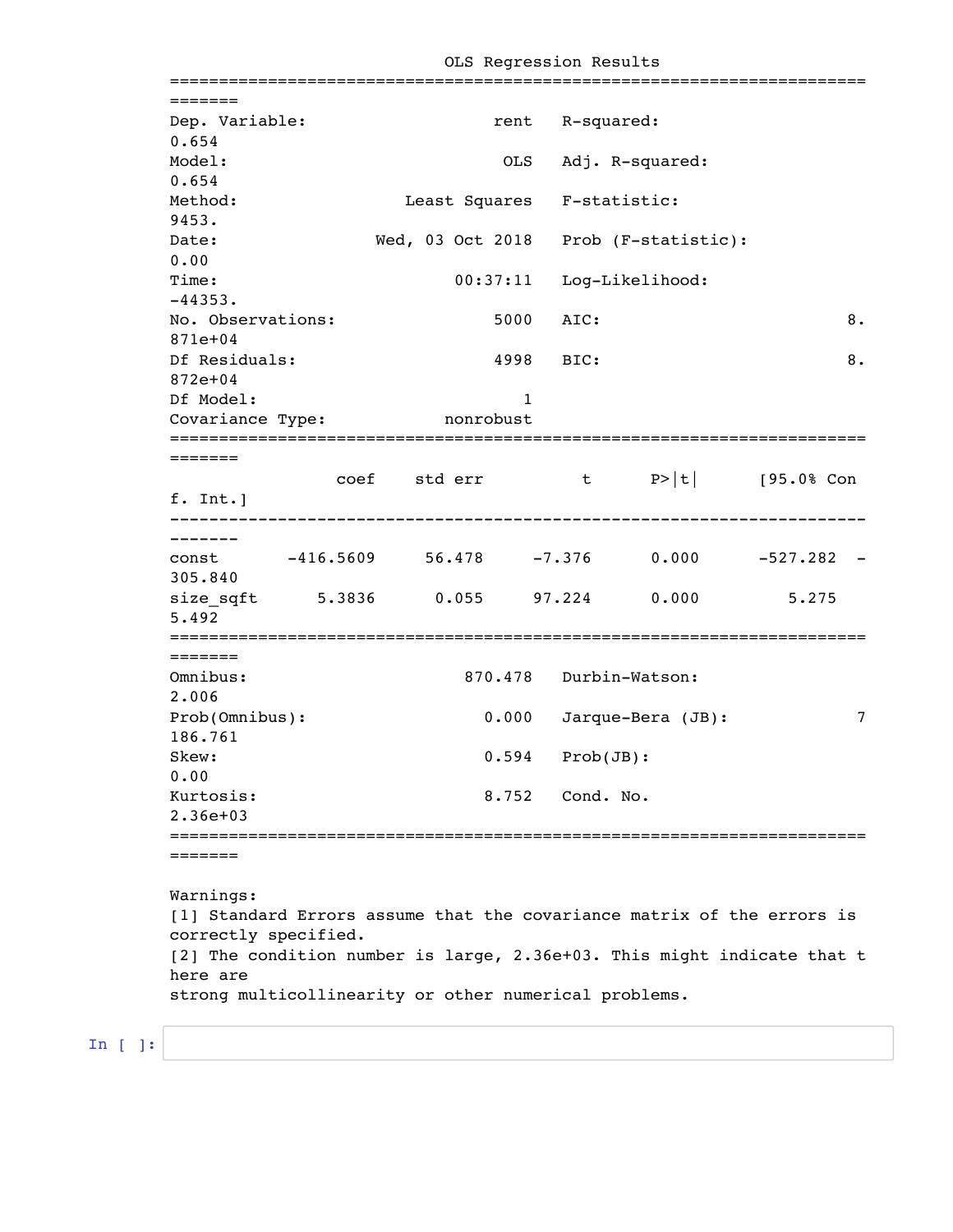### **Using statsmodels for Multiple Linear Regression**

- Still using statsmodels, add some variables to our exisiting regression. Can you get a better prediction?
	- Add a one or two variables at a time. What happens to our  $R^2\, ?$
	- Which variables are most significant? How does this change as we add more predictors?
	- With regression with many predictors, create a histogram of the residuals. How does this compare to the single variable case?
		- *Note: use can access the residuals using the* est.resid *attribute of the regression results.*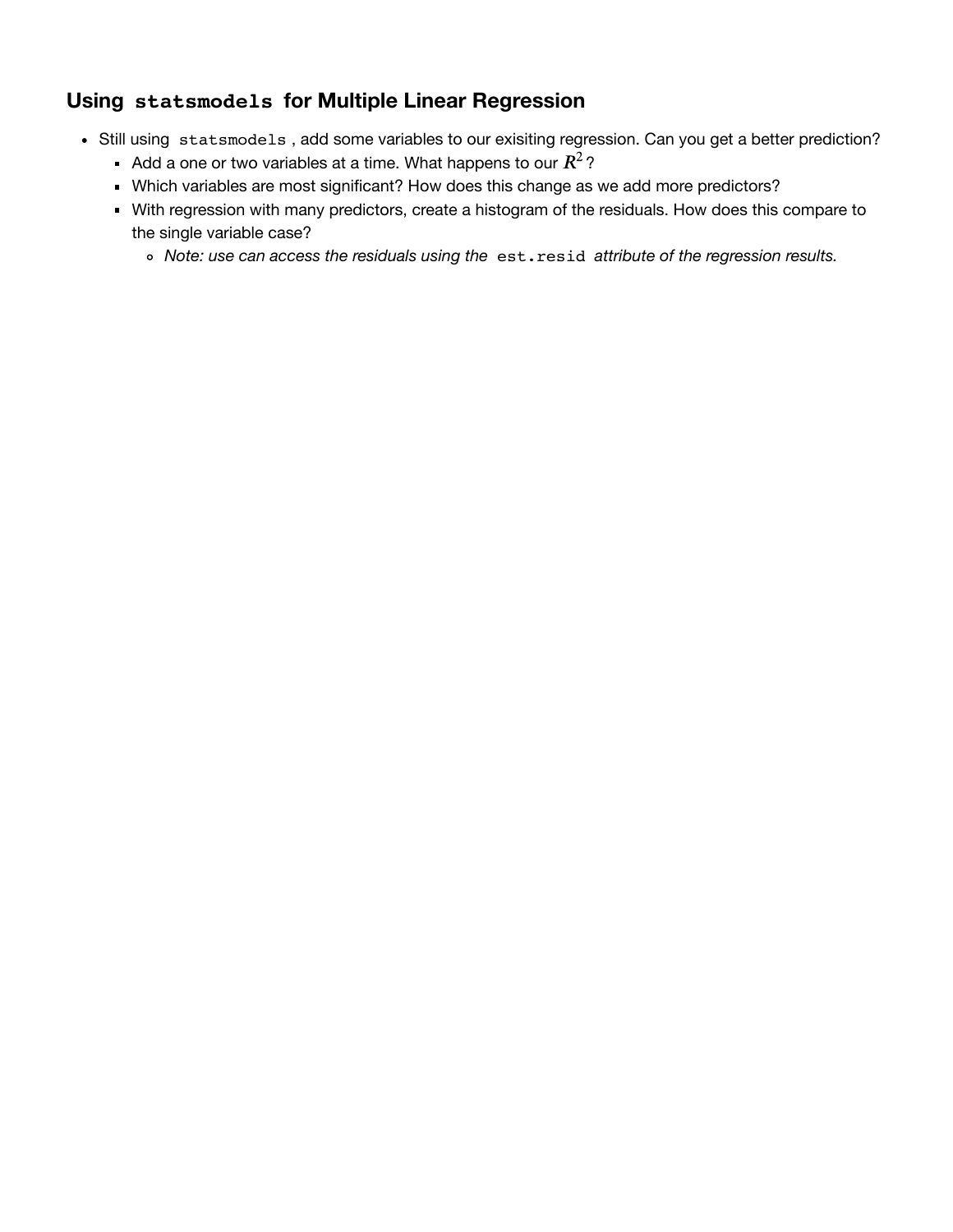```
In [17]: est = sm. OLS(se_df['rent'],
                       se_df[['const', 'size_sqft', 'bathrooms', 'floor', 'has_doo
         rman']]
                      ).fit()
         print(est.summary())
```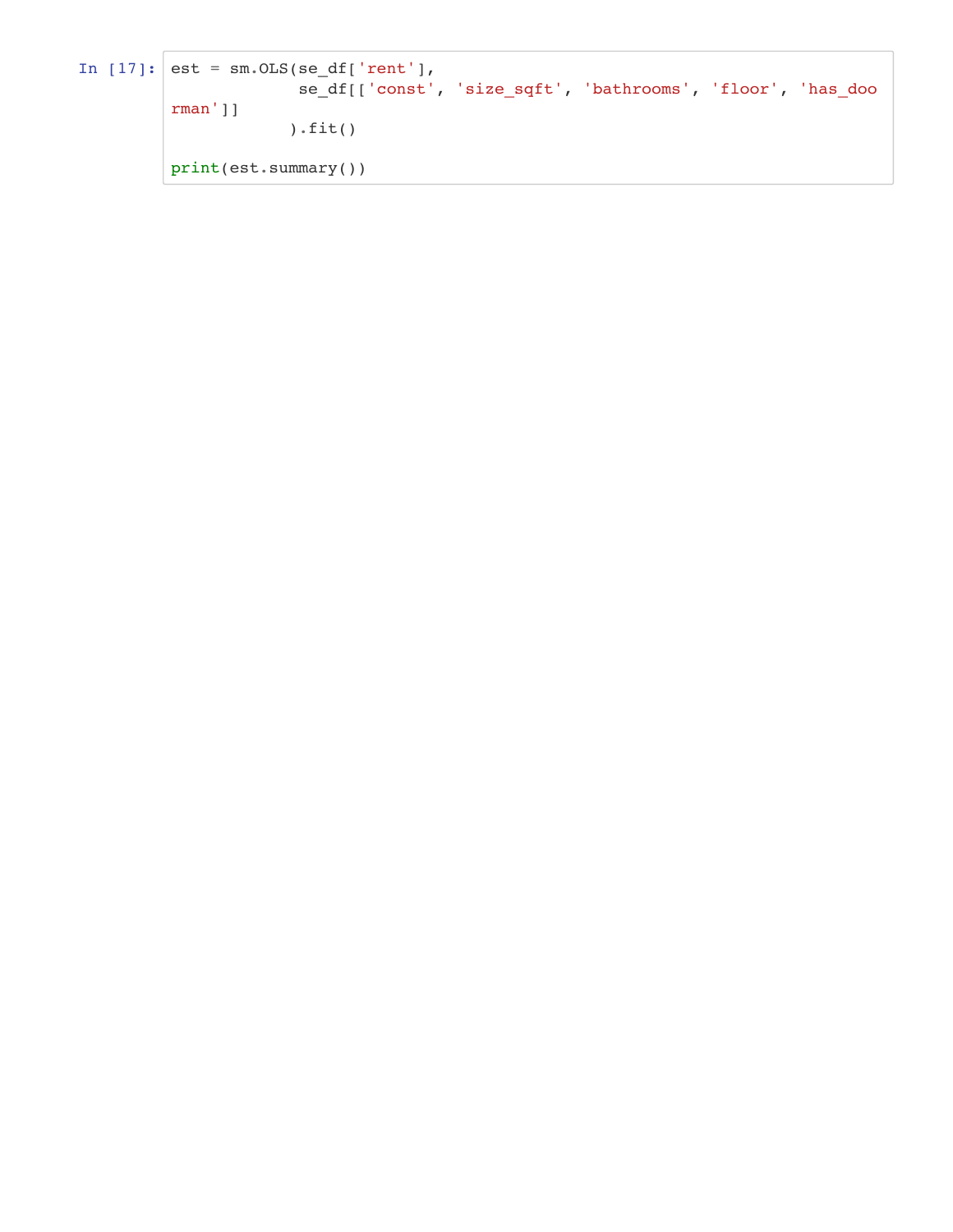|                                                                  |               |          |      |                 |                                                         | ========== |    |
|------------------------------------------------------------------|---------------|----------|------|-----------------|---------------------------------------------------------|------------|----|
| =======                                                          |               |          |      |                 |                                                         |            |    |
| Dep. Variable:<br>0.716                                          |               |          |      | rent R-squared: |                                                         |            |    |
| Model:                                                           |               |          | OLS  |                 | Adj. R-squared:                                         |            |    |
| 0.716                                                            |               |          |      |                 |                                                         |            |    |
| Method:<br>3151.                                                 |               |          |      |                 | Least Squares F-statistic:                              |            |    |
| Date:                                                            |               |          |      |                 | Wed, 03 Oct 2018 Prob (F-statistic):                    |            |    |
| 0.00                                                             |               |          |      |                 |                                                         |            |    |
| Time:<br>$-43859.$                                               |               |          |      |                 | 00:37:11 Log-Likelihood:                                |            |    |
| No. Observations:<br>$773e+04$                                   |               |          | 5000 | AIC:            |                                                         |            | 8. |
| Df Residuals:                                                    |               |          |      | 4995 BIC:       |                                                         |            | 8. |
| $776e + 04$                                                      |               |          |      |                 |                                                         |            |    |
| Df Model:                                                        |               |          | 4    |                 |                                                         |            |    |
| Covariance Type: nonrobust<br>;================================= |               |          |      |                 |                                                         |            |    |
| ========                                                         |               |          |      |                 |                                                         |            |    |
|                                                                  |               |          |      |                 | coef std err t P> t  [95.0% Con                         |            |    |
| f. Int.]                                                         |               |          |      |                 |                                                         |            |    |
| --------                                                         |               |          |      |                 |                                                         |            |    |
|                                                                  |               |          |      |                 | const $-1362.8677$ 59.283 $-22.989$ 0.000 $-1479.089$ - |            |    |
| 1246.647                                                         |               |          |      |                 |                                                         |            |    |
| size_sqft  4.0150  0.079  50.975<br>4.169                        |               |          |      |                 | 0.000                                                   | 3.861      |    |
| bathrooms 1254.2537 61.633                                       |               |          |      | 20.350          | 0.000                                                   | 1133.427   |    |
| 1375.081<br>floor                                                | 47.6704 2.128 |          |      | 22.400          | 0.000                                                   | 43.498     |    |
| 51.843                                                           |               |          |      |                 | has doorman 272.7467 53.074 5.139 0.000 168.699         |            |    |
| 376.794                                                          |               |          |      |                 |                                                         |            |    |
| =======                                                          |               |          |      |                 |                                                         |            |    |
| Omnibus:<br>2.009                                                |               | 1234.155 |      |                 | Durbin-Watson:                                          |            |    |
| Prob(Omnibus):                                                   |               | 0.000    |      |                 | Jarque-Bera (JB):                                       |            | 9  |
| 467.982                                                          |               |          |      |                 |                                                         |            |    |
| Skew:                                                            |               | 0.968    |      | Prob(JB):       |                                                         |            |    |
| 0.00                                                             |               |          |      |                 |                                                         |            |    |
| Kurtosis:<br>$3.31e+03$                                          |               | 9.458    |      | Cond. No.       |                                                         |            |    |
|                                                                  |               |          |      |                 |                                                         |            |    |
| :======                                                          |               |          |      |                 |                                                         |            |    |
|                                                                  |               |          |      |                 |                                                         |            |    |

OLS Regression Results

Warnings: [1] Standard Errors assume that the covariance matrix of the errors is correctly specified. [2] The condition number is large, 3.31e+03. This might indicate that t here are strong multicollinearity or other numerical problems.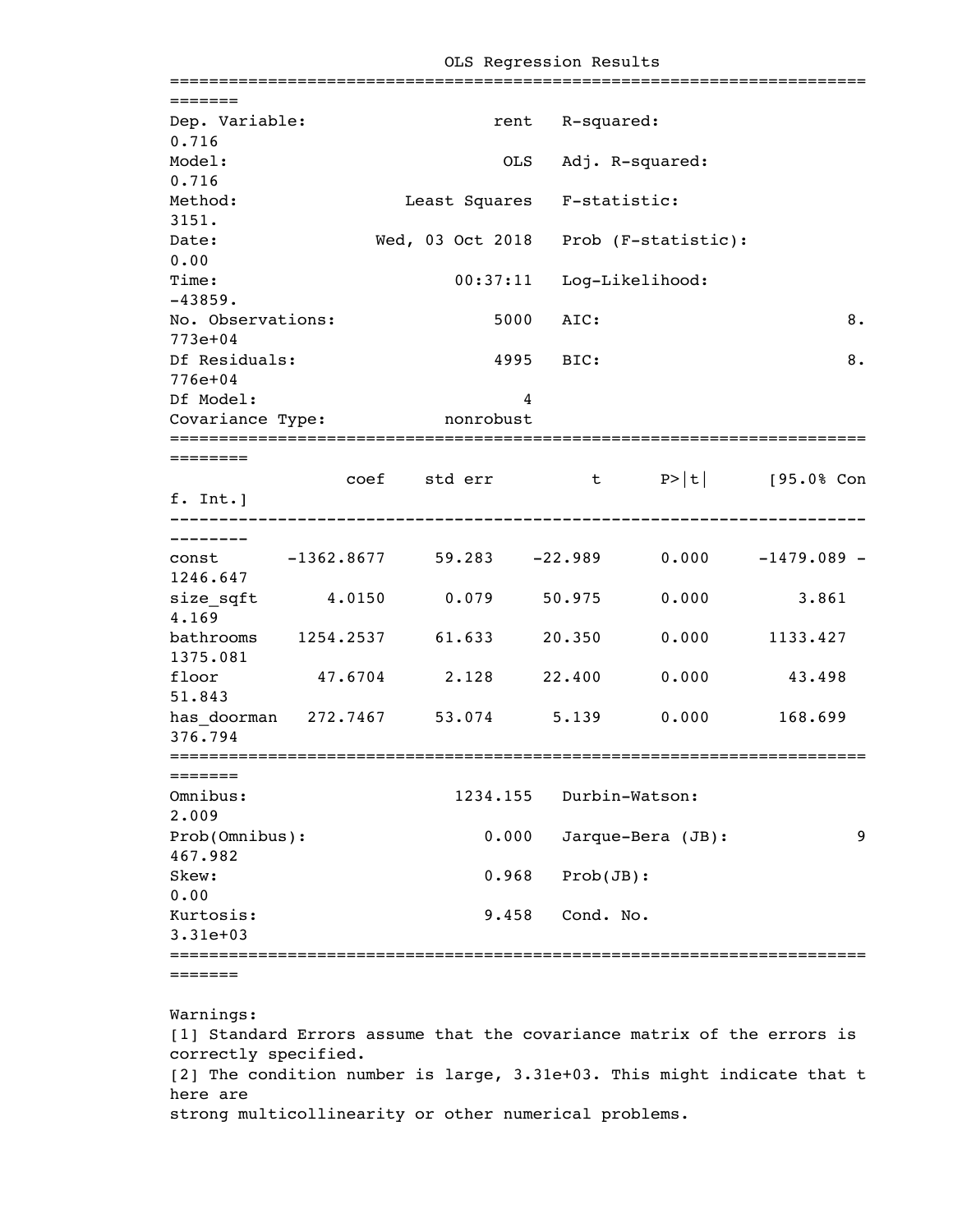```
In [18]: est = sm. OLS(se_df['rent'],
                       se_df.drop(['neighborhood', 'submarket', 'borough', 'rent',
         'rent_predicted', 'rent_residual'], axis=1)
                       ).fit()
         print(est.summary())
```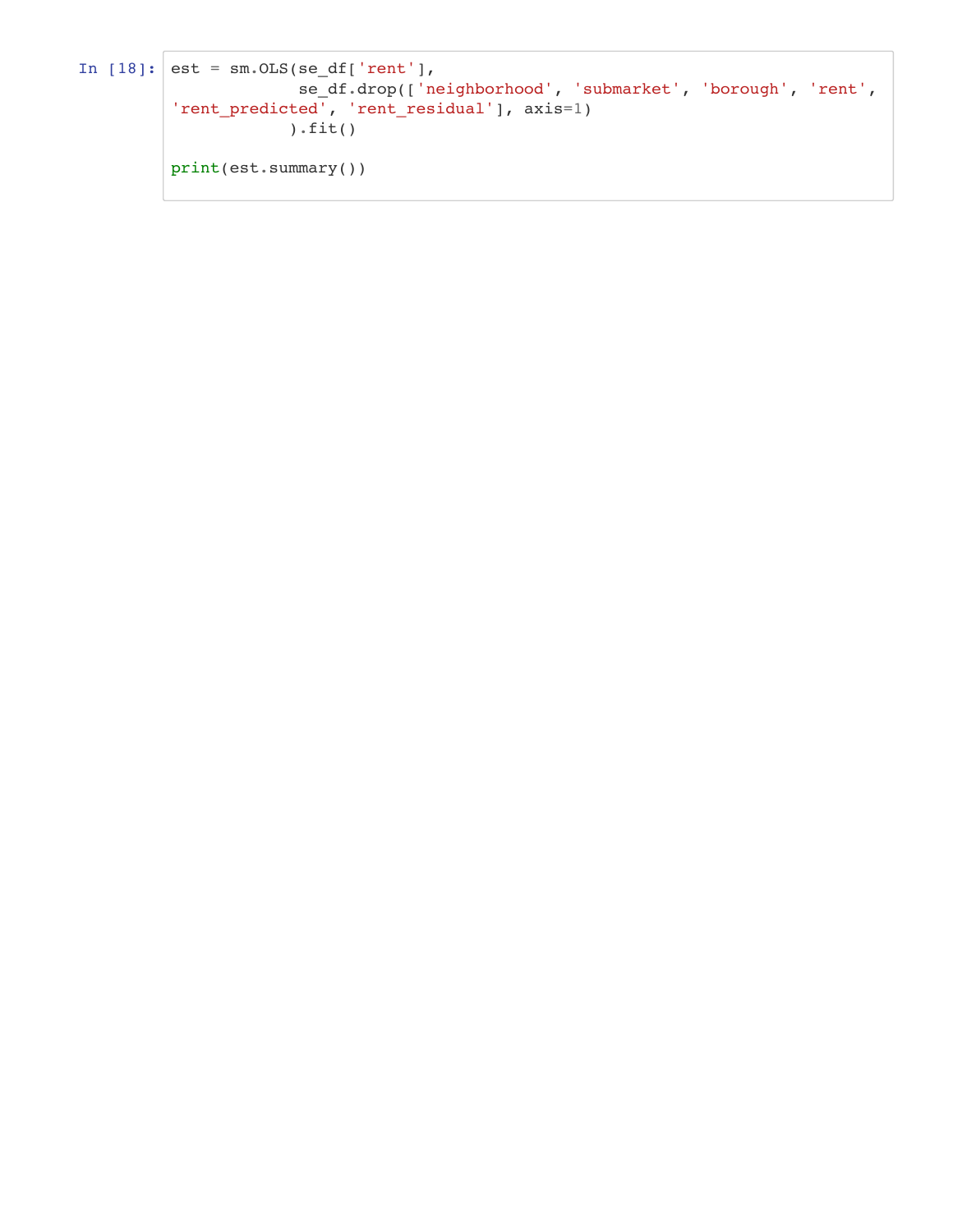| =======                                                       |                                             |           |                                      |       |                |
|---------------------------------------------------------------|---------------------------------------------|-----------|--------------------------------------|-------|----------------|
| Dep. Variable:<br>0.734                                       |                                             |           | rent R-squared:                      |       |                |
| Model:                                                        |                                             | OLS       | Adj. R-squared:                      |       |                |
| 0.733                                                         |                                             |           |                                      |       |                |
| Method:<br>858.1                                              |                                             |           | Least Squares F-statistic:           |       |                |
| Date:                                                         |                                             |           | Wed, 03 Oct 2018 Prob (F-statistic): |       |                |
| 0.00<br>Time:                                                 |                                             | 00:37:11  | Log-Likelihood:                      |       |                |
| $-43700.$<br>No. Observations:                                |                                             | 5000      | AIC:                                 |       | 8.             |
| 743e+04                                                       |                                             |           |                                      |       |                |
| Df Residuals:                                                 |                                             | 4983 BIC: |                                      |       | 8.             |
| $754e+04$                                                     |                                             |           |                                      |       |                |
| Df Model:                                                     |                                             | 16        |                                      |       |                |
| Covariance Type: nonrobust                                    |                                             |           |                                      |       |                |
| =============                                                 |                                             |           |                                      |       |                |
|                                                               |                                             |           | coef stderr t $P> t $ [95.           |       |                |
| 0% Conf. Int.]                                                |                                             |           |                                      |       |                |
|                                                               |                                             |           |                                      |       |                |
|                                                               |                                             |           |                                      |       |                |
| const<br>$059 - 579.299$                                      | $-777.1793$ 100.937 $-7.700$ 0.000 $-975$ . |           |                                      |       |                |
| rental id $-0.0396$ 0.007 $-5.949$ 0.000<br>$-0.027$          |                                             |           |                                      |       | $-0.053$       |
| building_id -1.79e-07 7.68e-07 -0.233 0.816<br>$-06$ 1.33e-06 |                                             |           |                                      |       | $-1.68e$       |
| bedrooms<br>$228 - 381.524$                                   | $-448.8758$ 34.356 $-13.066$                |           |                                      |       | $0.000 -516$ . |
| bathrooms                                                     | 1337.9998 62.256 21.492                     |           |                                      |       | $0.000$ 1215.  |
| 951 1460.048<br>size sqft                                     | $4.6522$ 0.089 52.028 0.000                 |           |                                      |       | 4.             |
| 477<br>4.828                                                  |                                             |           |                                      |       |                |
| min_to_subway<br>690<br>$-8.501$                              | $-16.5954$                                  | 4.129     | $-4.019$                             | 0.000 | $-24.$         |
| floor<br>769<br>42.466                                        | 38.1177                                     | 2.218     | 17.185                               | 0.000 | 33.            |
| building_age_yrs<br>380<br>$-3.038$                           | $-4.2090$                                   | 0.597     | $-7.047$                             | 0.000 | $-5.$          |
| no fee                                                        | $-77.5812$                                  | 45.713    | $-1.697$                             | 0.090 | $-167.$        |
| 198<br>12.036<br>has roofdeck                                 | 43.9167                                     | 82.388    | 0.533                                | 0.594 | $-117.$        |
| 599<br>205.433<br>has washer dryer                            | 149.3765                                    | 74.678    | 2.000                                | 0.046 | 2.             |
| 974<br>295.779<br>has_doorman                                 | $-46.5556$                                  | 79.862    | $-0.583$                             | 0.560 | $-203.$        |
| 120<br>110.009                                                |                                             |           |                                      |       |                |
| has elevator<br>936<br>385.253                                | 224.5944                                    | 81.950    | 2.741                                | 0.006 | 63.            |
| has dishwasher<br>025<br>180.775                              | 40.3748                                     | 71.617    | 0.564                                | 0.573 | $-100.$        |
| has patio<br>167 173.657                                      | $-32.7547$                                  | 105.289   | $-0.311$                             | 0.756 | $-239.$        |

OLS Regression Results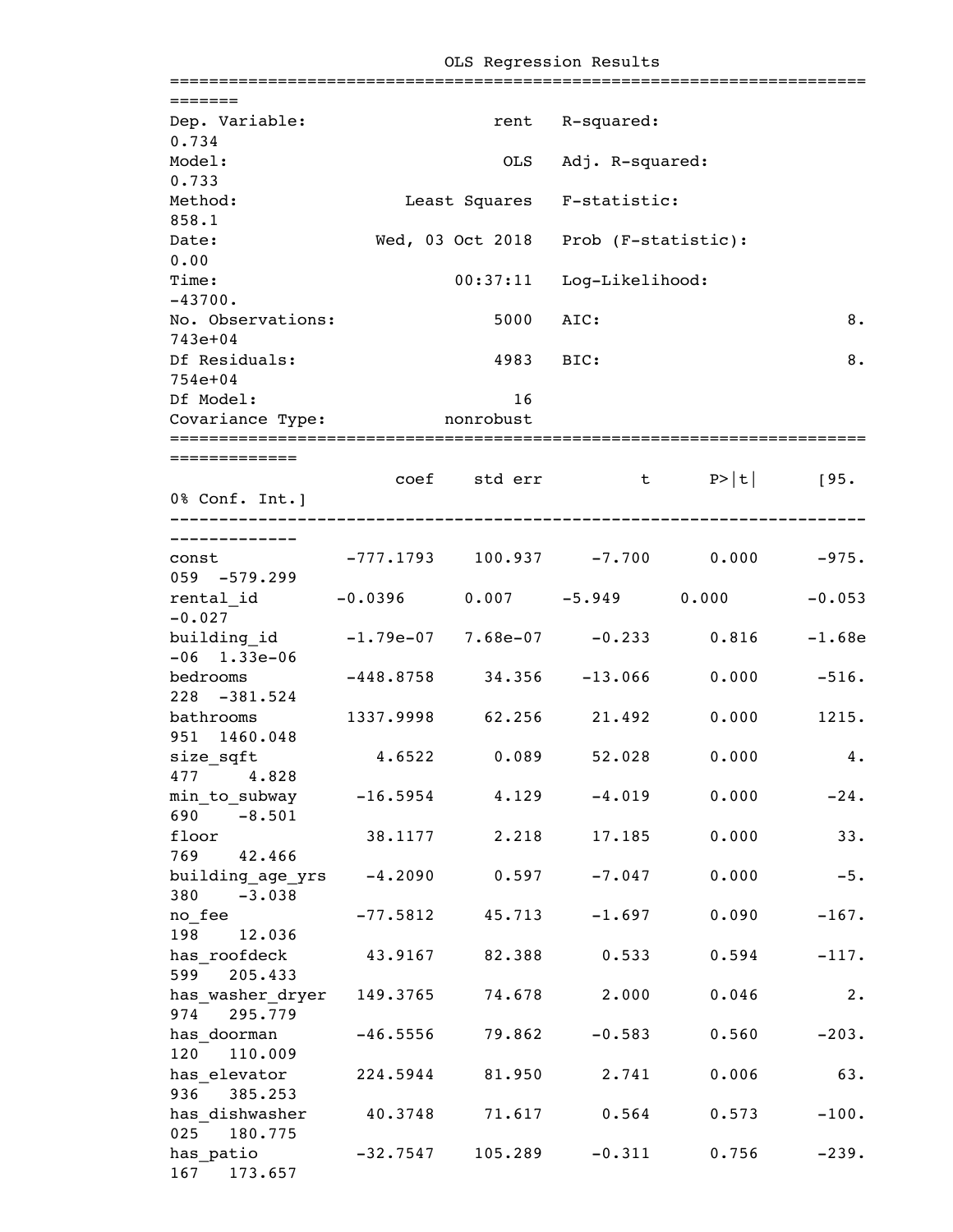has gym  $-38.7492$   $91.102$   $-0.425$   $0.671$   $-217$ . 350 139.852 ======================================================================= ======= Omnibus: 1211.341 Durbin-Watson: 2.027 Prob(Omnibus): 0.000 Jarque-Bera (JB): 9 773.154 Skew: 0.931 Prob(JB): 0.00 Kurtosis: 9.591 Cond. No. 2.91e+08 =======================================================================

=======

Warnings: [1] Standard Errors assume that the covariance matrix of the errors is correctly specified. [2] The condition number is large, 2.91e+08. This might indicate that t here are strong multicollinearity or other numerical problems.



#### **Using sklearn for Multiple Linear Regression**

sklearn is among the most popular packages for machine learning, and it's one we'll be using throughout the rest of the semester. It's syntax and functionality is a little different, but it gives us a little more flexibility around accessing and using the output, and also plays nice with modeling options beyond linear regression.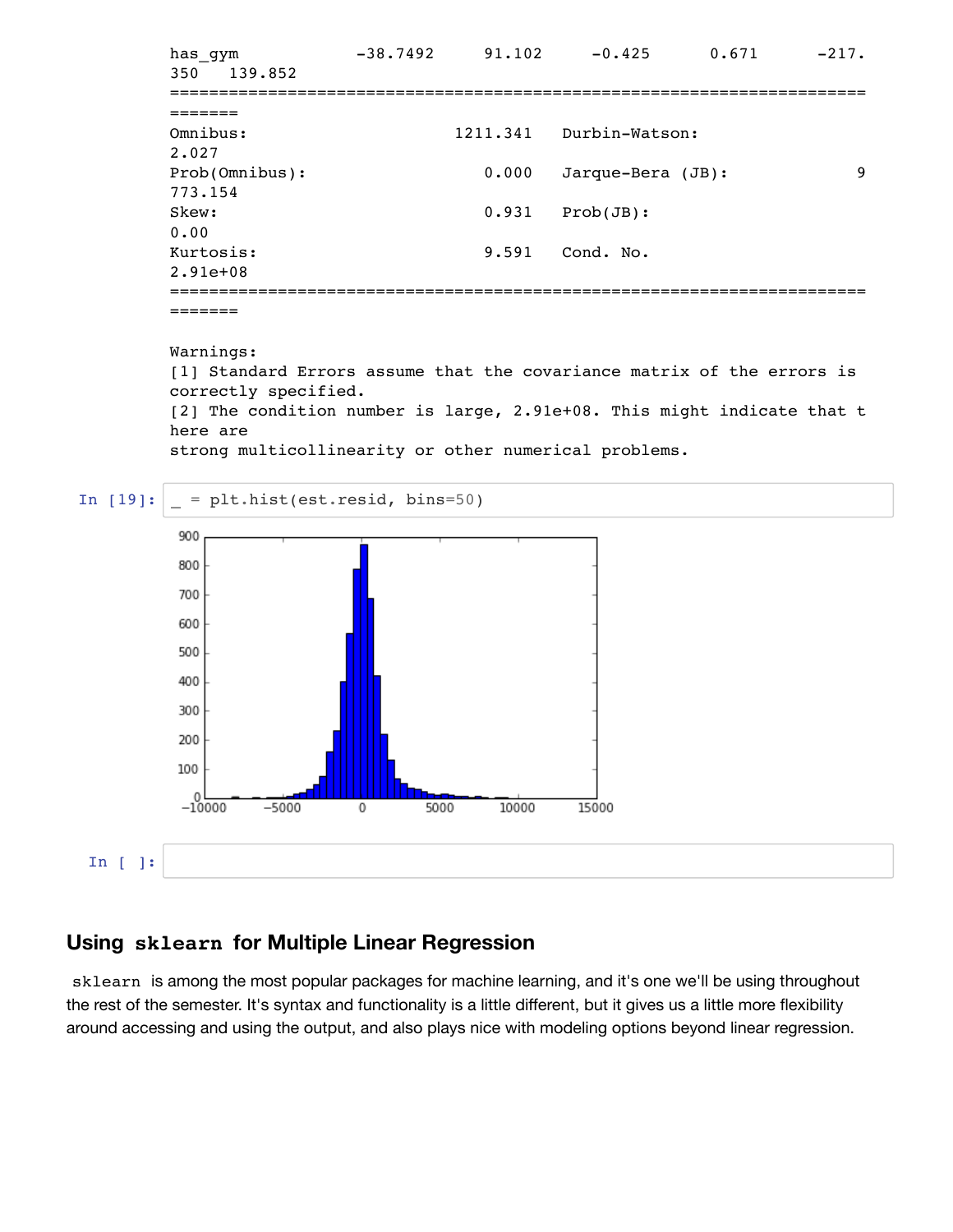```
In [20]: # This creates a LinearRegression object
         lm = LinearRegression()
         lm
```
Out[20]: LinearRegression(copy\_X=True, fit\_intercept=True, n\_jobs=1, normalize=F alse)

#### **What can you do with a LinearRegression object?**

```
In [21]: # Look inside linear regression object
         # LinearRegression.<tab>
```

| <b>Main functions</b> | <b>Description</b>                                                                                                                                                                                |
|-----------------------|---------------------------------------------------------------------------------------------------------------------------------------------------------------------------------------------------|
| lm.fit()              | Fit a linear model                                                                                                                                                                                |
| lm.predit()           | Predict Y using the linear model with estimated coefficients                                                                                                                                      |
| lm.score()            | Returns the coefficient of determination $(R2)$ . A measure of how well observed outcomes are replicated by<br>the model, as the proportion of total variation of outcomes explained by the model |

#### **What output can you get?**

```
In [22]: # Look inside lm object
         # lm.<tab>
```

| Output       | <b>Description</b>            |
|--------------|-------------------------------|
| lm.coef      | <b>Estimated coefficients</b> |
| lm.intercept | Estimated intercept           |

#### **Fit a linear model**

The  $lm.fit()$  function estimates the coefficients the linear regression using least squares.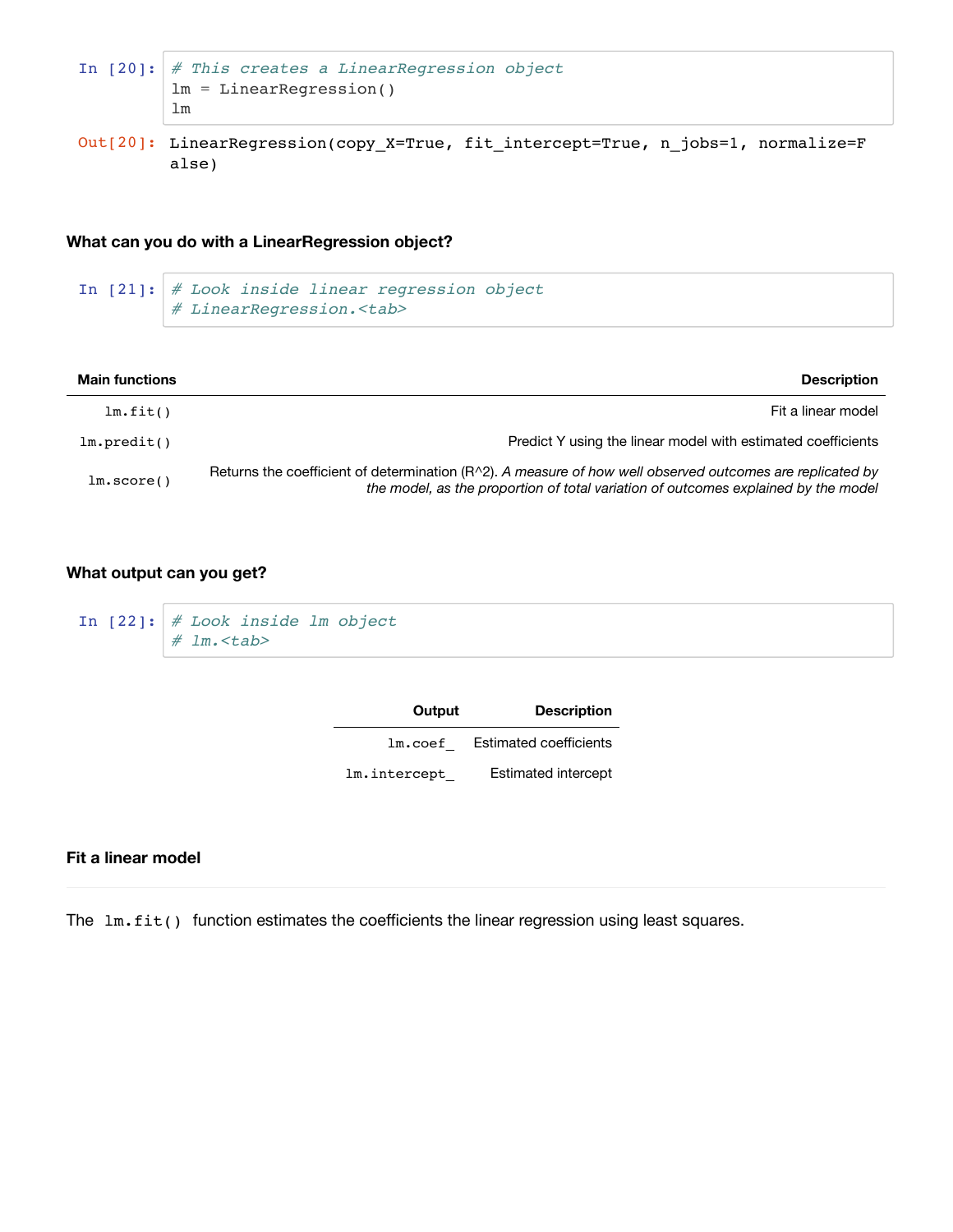```
In [23]: # Use sensible subset of predictors to fit linear regression model
         dependent vars = ['bedrooms', 'bathrooms', 'min to subway', 'floor',
                           'building_age_yrs', 'no_fee', 'has_roofdeck',
          'has_washer_dryer', 'has_doorman', 'has_elevator',
          'has_dishwasher', 'has_patio', 'has_gym']
        X = se_df[dependent \text{vars}]lm.fit(X, se_df.rent)
         # notice fit_intercept=True and normalize=True
         # How would you change the model to not fit an intercept term?
```

```
Out[23]: LinearRegression(copy_X=True, fit_intercept=True, n_jobs=1, normalize=F
         alse)
```
#### **Estimated intercept and coefficients**

Let's look at the estimated coefficients from the linear model using  $1m.interept$  and  $1m.coef$ .

After we have fit our linear regression model using the least squares method, we want to see what are the estimates of our coefficients  $\beta_0$ ,  $\beta_1$ , ...,  $\beta_{13}$ :

```
\hat{\boldsymbol{\beta}}_0, \hat{\boldsymbol{\beta}}_1, \dots, \hat{\boldsymbol{\beta}}_{13}
```

```
In [24]: print('Estimated intercept coefficient:', lm.intercept_)
         print('Number of coefficients:', len(lm.coef_))
```

```
('Estimated intercept coefficient:', -515.50403608104898)
('Number of coefficients:', 13)
```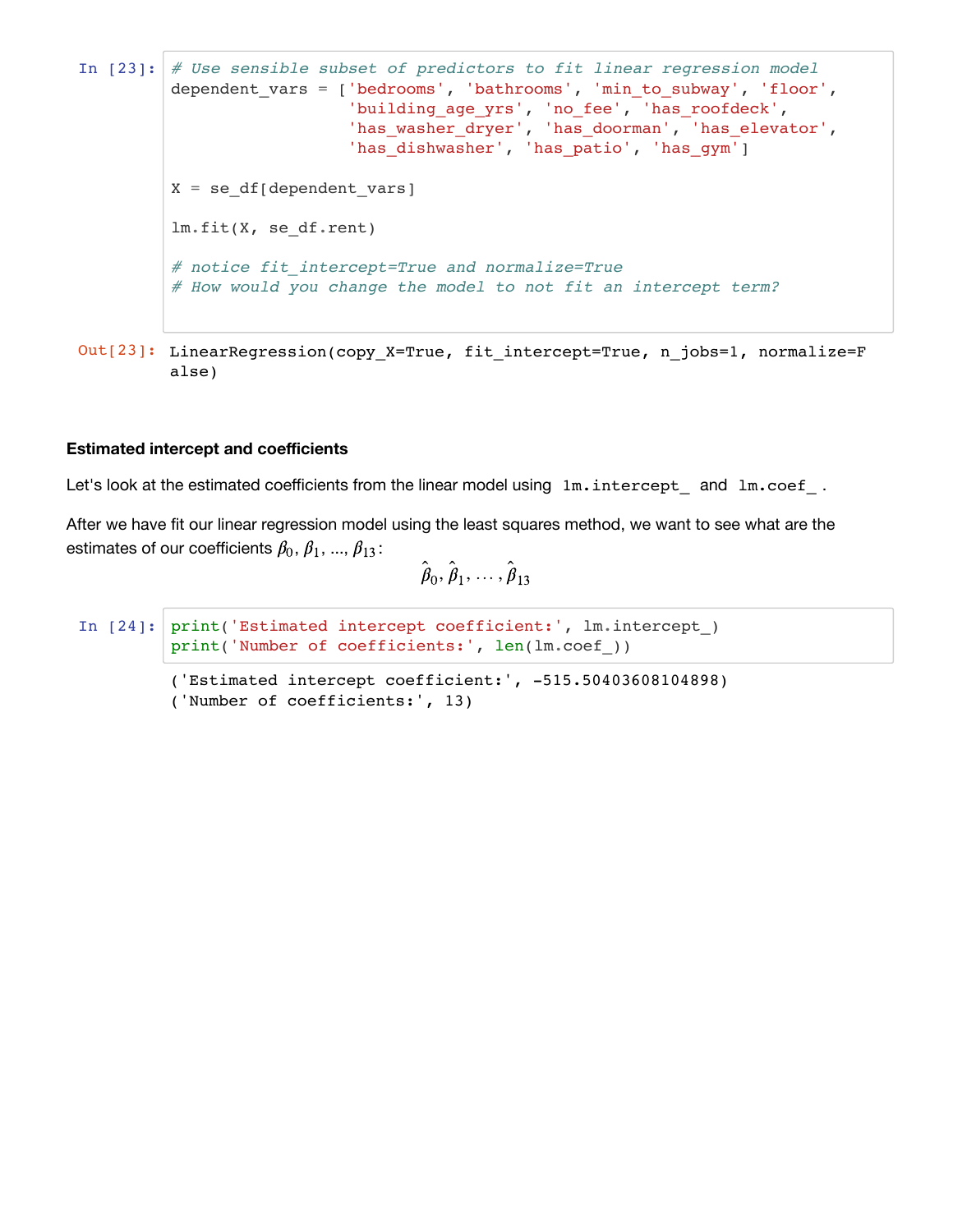```
In [25]: # The coefficients
         pd.DataFrame(lm.coef_, index=dependent_vars, columns = ['Est. Coefficie
         nt'])
```

| Out[25]: |                  | <b>Est. Coefficient</b> |
|----------|------------------|-------------------------|
|          | bedrooms         | 417.730687              |
|          | bathrooms        | 3171.816130             |
|          | min to subway    | -22.630204              |
|          | floor            | 49.132507               |
|          | building age yrs | $-1.488370$             |
|          | no fee           | $-344.120712$           |
|          | has roofdeck     | -4.475219               |
|          | has washer dryer | 191.475476              |
|          | has doorman      | -41.004582              |
|          | has elevator     | 400.797299              |
|          | has dishwasher   | 147.357561              |
|          | has patio        | -83.967351              |
|          | has gym          | -96.097033              |

#### **Predict Prices**

```
We can calculate the predicted prices ({\overline{Y}}_i) using \, 1m.p\,red\,ict \, .
                                                                    \hat{Y}_i = \hat{\beta}_0 + \hat{\beta}_1 X_1 + \dots + \hat{\beta}_{13} X_{13}
```

```
In [26]: # first five predicted prices
         lm.predict(X)[0:5]
Out[26]: array([ 2629.06488344, 6479.31777692, 3710.34863476, 5994.05257186,
                  3764.12600492])
```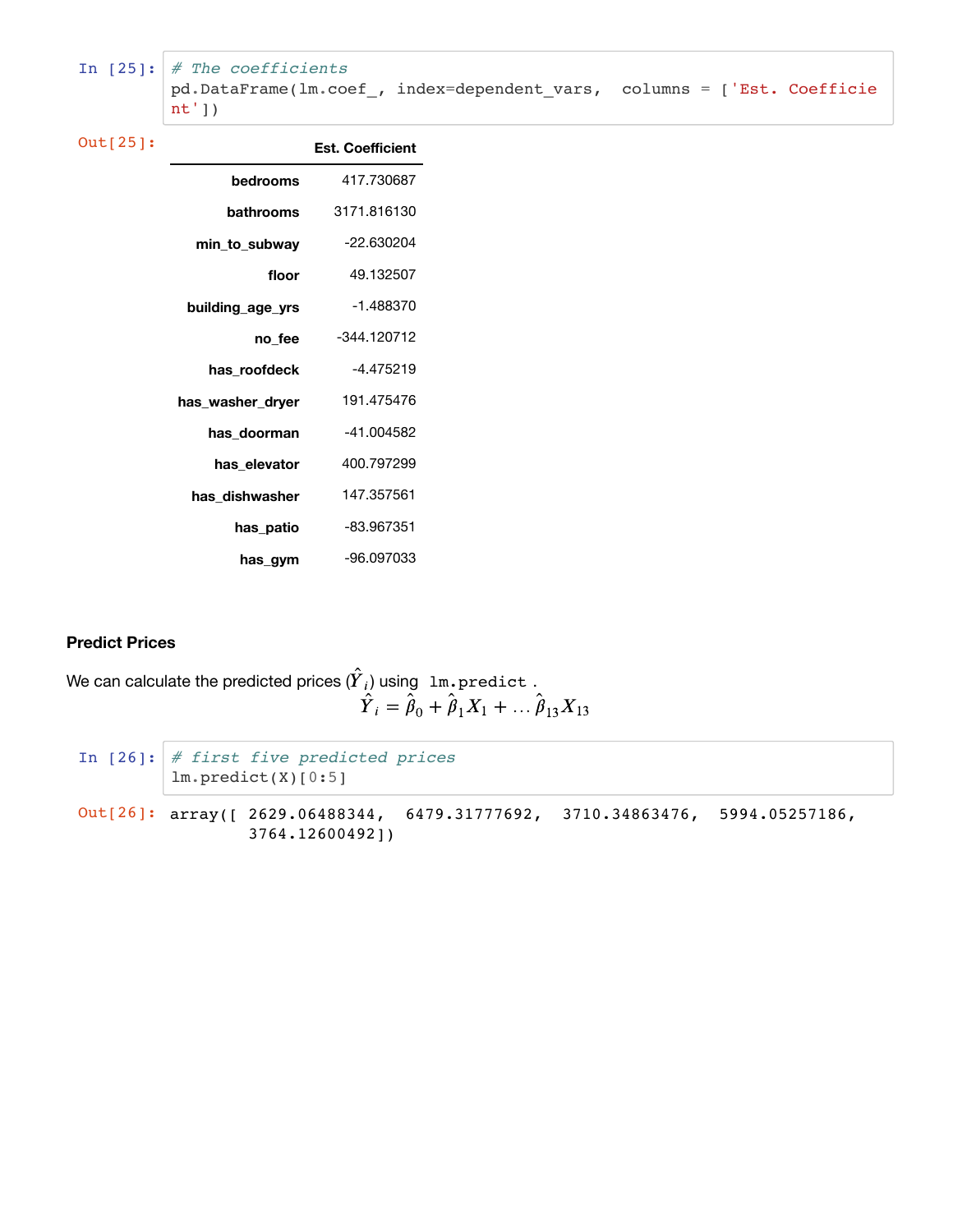



Let's plot the true prices compared to the predicted prices to see they disagree, we saw this exactly befor but this is how you access the predicted values in using sklearn .

In  $[28]:$  = plt.scatter(se\_df['rent'], lm.predict(X)) \_ = plt.xlabel("Rents: \$Y\_i\$") \_ = plt.ylabel("Predicted rents: \$\hat**{Y}**\_i\$") \_ = plt.title("Rents vs Predicted Rents: \$Y\_i\$ vs \$\hat**{Y}**\_i\$")  $=$  plt.plot([0, 20000], [0, 20000], linewidth=4, color='red')